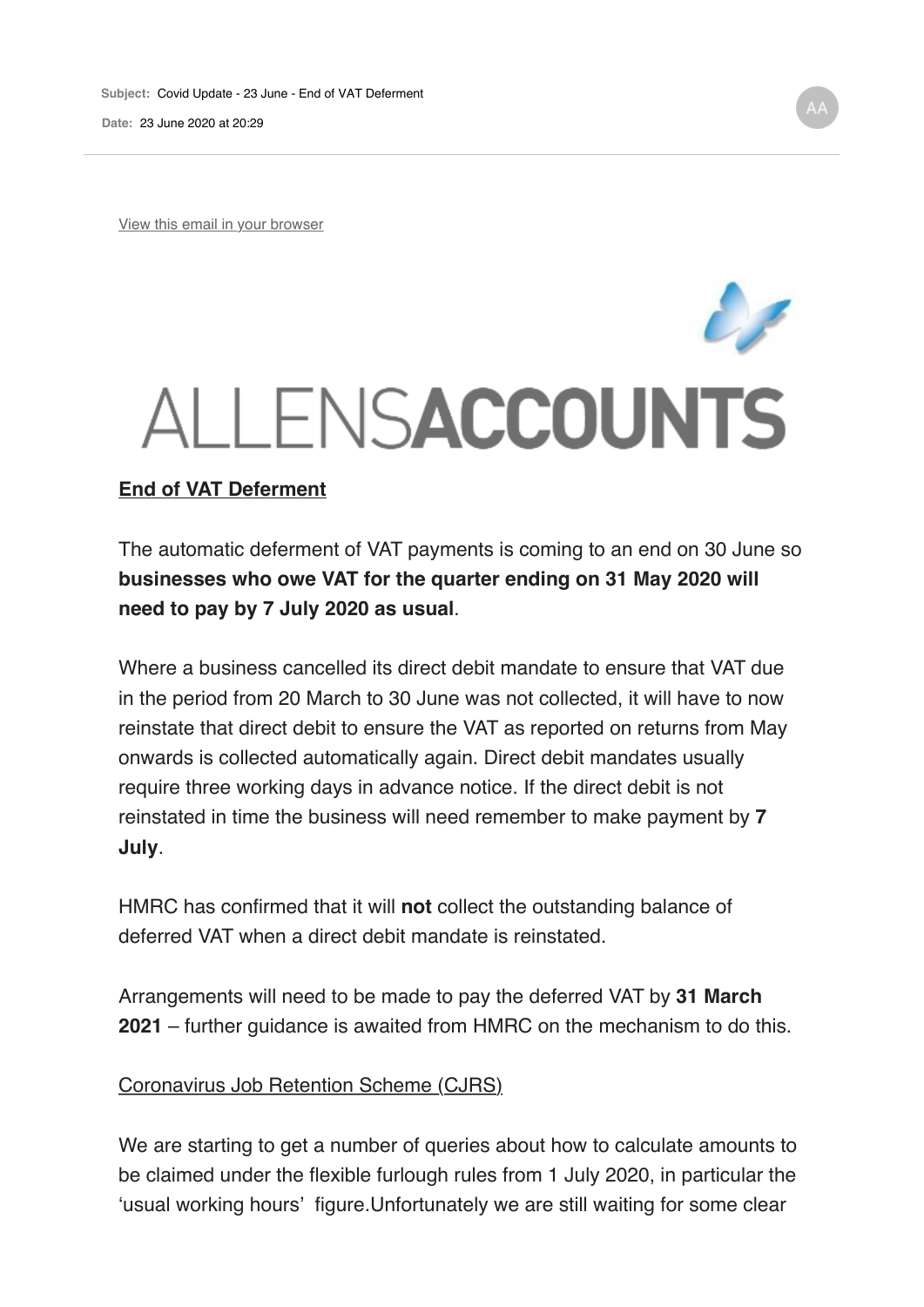guidance on this.

The ICAEW this week published an article in which they say there could be three possible different answers depending on which part of the guidance you follow.

https://www.icaew.com/insights/tax-news/2020/jun-2020/what-are-usualhours-for-flexible-furlough-calculations

We hope to be able to provide some definitive advice on this in the next few days.

## Expanded Guidance on SEISS Eligibility

HMRC has updated its guidance on whether a business has been **'adversely affected by coronavirus'** and therefore able to claim for the two Selfemployed Income Support Scheme (SEISS) grants.

On 12 June HMRC published examples to show when the 'adversely affected' criteria for the first and second SEISS grants will be met. It confirms that **those who are self-employed and able to return to work as normal in June will not be eligible for a second grant**, although they can claim a grant for the first period. Applications for this first grant opened on 13 May 2020 and **will close on 13 July 2020**.

Up until 13 July SEISS allows self-employed individuals (including those trading as a partnership) to claim a taxable grant worth 80% of average monthly trading profits, paid out in a single instalment covering three months' worth of profits (March, April and May) and capped at £7,500.

A second and final grant can be claimed in August 2020. It is worth 70% of average monthly trading profits, and will also be paid out in a single instalment covering three months' profits and is capped at £6,570. While eligibility for the second grant is the same as the first grant, it is a separate claim and those claiming will have to confirm their business has been adversely affected by COVID-19 on or after 14 July 2020.

Rather bizarrely HMRC say that, unlike the first grant, this second grant does not relate to any specific 3 month time period.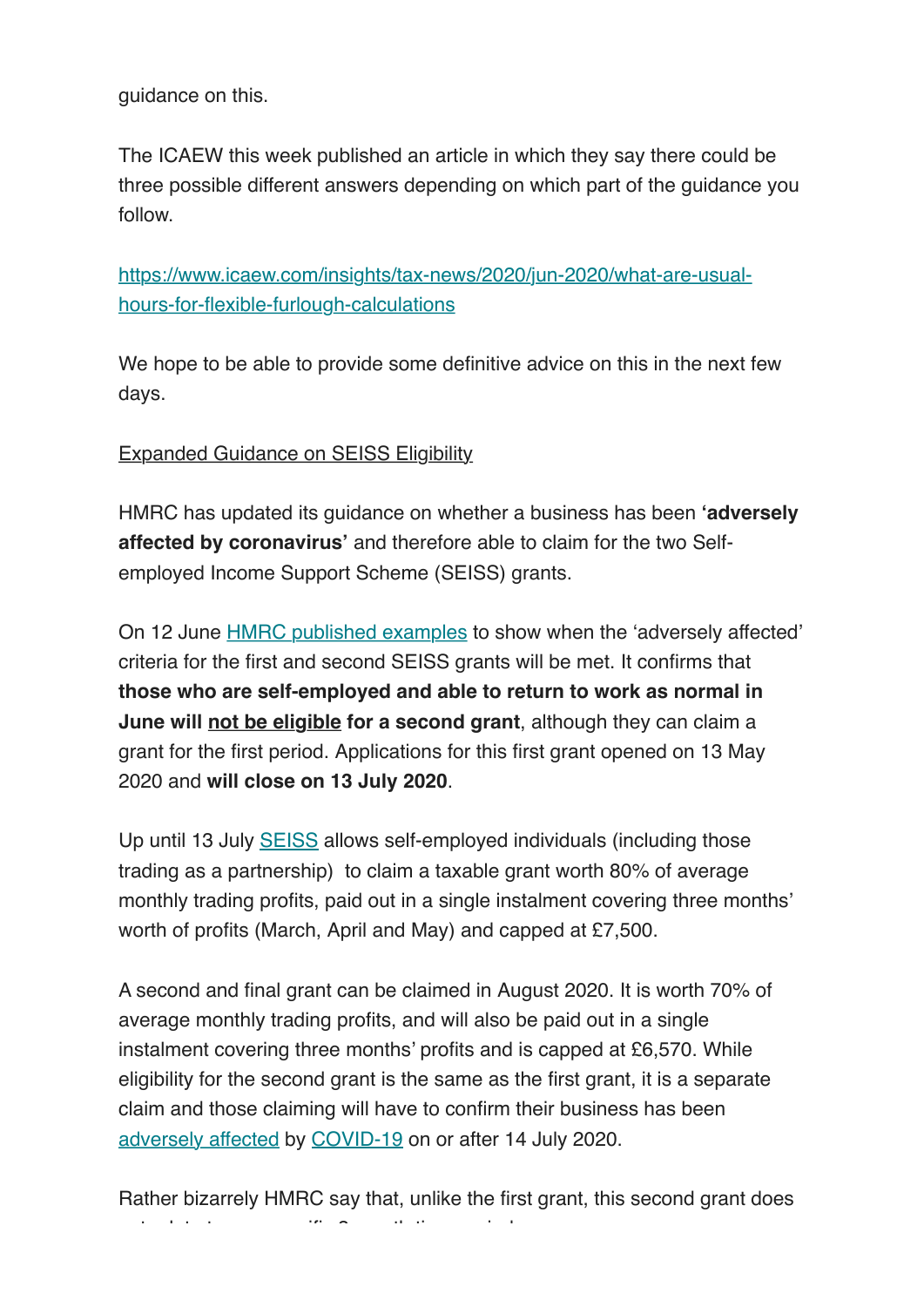not relate to any specific 3 month time period.

**Put most simply, the first grant is for available for businesses impacted by COVID-19 before 13 July and the second is available for those impacted by COVID-19 on or after 14 July. If a business is impacted before and after those dates, they can claim both.**

HMRC's examples confirm that individuals can claim for the second grant even if they did not claim the first grant, as long as their circumstances have changed due to COVID-19 and all other criteria are met.

HMRC's guidance gives the following examples of when a business might be adversely affected;

- 1. The business owner is unable to work because they:
- are shielding; or
- are self-isolating; or
- are on sick leave because of coronavirus; or
- have caring responsibilities because of coronavirus.
- 2. The business has had to scale down or temporarily stop trading because:
- the supply chain has been interrupted; or
- there are fewer or no customers or clients; or
- staff are unable to come in to work.

This list is not exhaustive – another example might be additional costs incurred to enable the business to comply with physical distancing requirements.

https://www.gov.uk/guidance/how-different-circumstances-affect-the-selfemployment-income-support-scheme#adversely-affected-examples

Reverse VAT charge for the construction industry postponed until March 2021

The Government has announced a further five-month delay to the introduction of the domestic reverse VAT charge for construction services due to the impact of coronavirus.